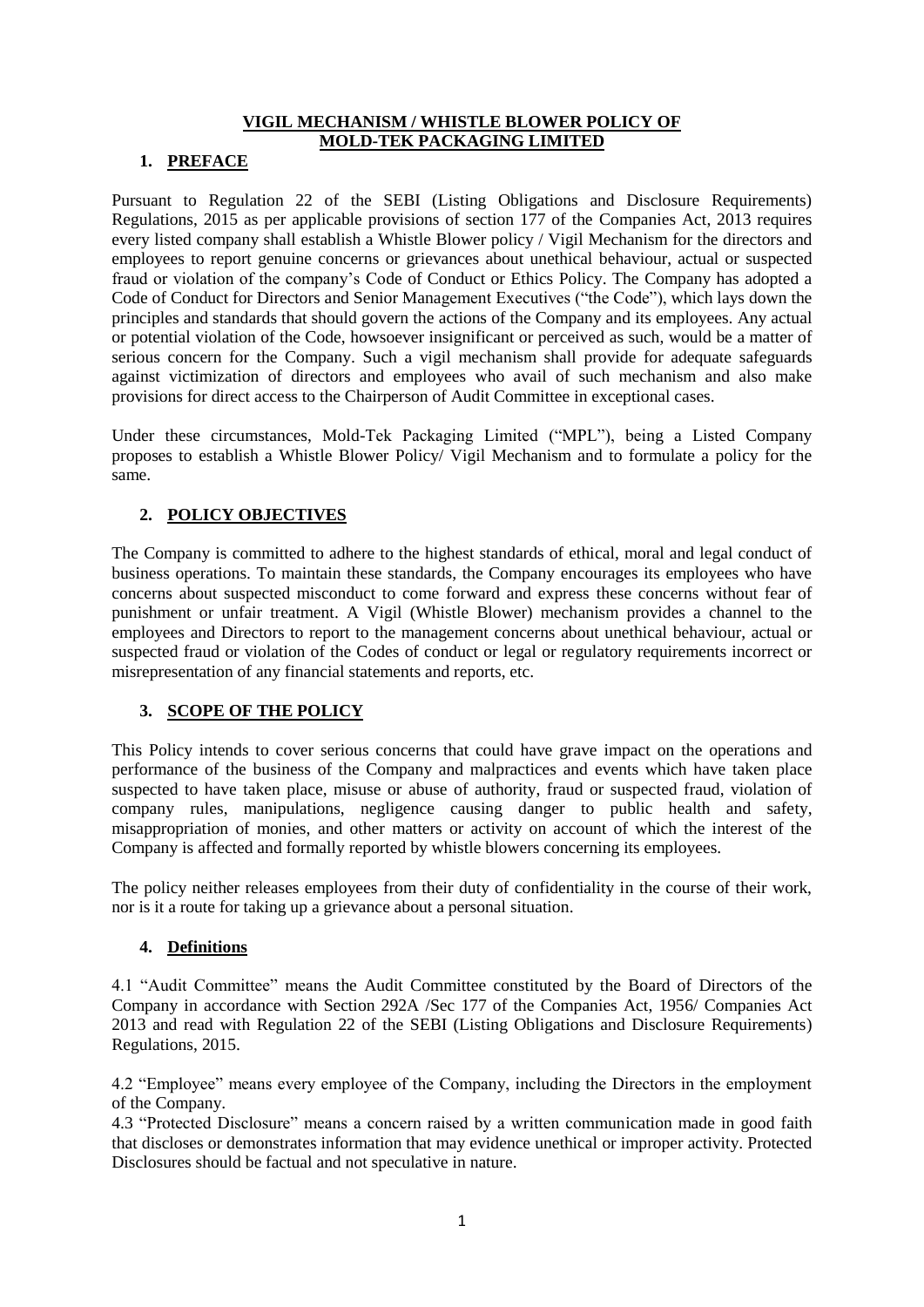4.4 "Code" mean Conduct for Directors and Senior Management Personnel adopted by Mold-Tek Packaging Limited

4.5 "Subject" means a person against or in relation to whom a Protected Disclosure has been made or evidence gathered during the course of an investigation.

4.6 "Whistle Blower" means an Employee making a Protected Disclosure under this Policy.

4.7 "Whistle and Ethics Officer" means an officer of the company nominated by Competent Authority to conduct detailed investigation under this policy and to receive protected disclosure from Whistle blowers, maintain record thereof, placing the same before the Audit Committee for its disposal and informing the Whistle blower the results thereof.

4.8 "Company" means Mold-Tek Packaging Ltd.

# **5. ELIGIBILITY**

All Employees of the Company and various stakeholders of the company are eligible to make Protected Disclosures under the Policy in relation to matters concerning the Company.

### **6. RECEIPT AND DISPOSAL OF PROTECTED DISCLOSURES**

6.1 All Protected Disclosures should be reported in writing by the complainant as soon as possible after the Whistle Blower becomes aware of the same so as to ensure a clear understanding of the issues raised and should either be typed or written in a legible handwriting in English.

6.2 The Protected Disclosure should be submitted in a closed and secured envelope and should be super scribed as "Protected disclosure under the Whistle Blower policy". Alternatively, the same can also be sent through email with the subject "Protected disclosure under the Whistle Blower policy". If the complaint is not super scribed and closed as mentioned above, it will not be possible for the Audit Committee to protect the complainant and the protected disclosure will be dealt with as if a normal disclosure. In order to protect identity of the complainant, the Whistle & Ethics Officer will not issue any acknowledgement to the complainants and they are advised neither to write their name/address on the envelop nor enter into any further correspondence with the Whistle & Ethics Officer. The Whistle & Ethics Officer shall assure that in case any further clarification is required he will get in touch with the complainant.

6.3 The Company shall not entertain anonymous/ pseudonymous disclosures.

6.4 The Protected Disclosure should be forwarded under a covering letter signed by the complainant. The Whistle and ethics Officer or to the Chairman of the Audit Committee as the case may be, shall detach the covering letter bearing the identity of the Whistle Blower and process only the Protected **Disclosure** 

6.5 All Protected Disclosures should be addressed to the Whistle and Ethics Officer of the Company or to the Chairman of the Audit Committee/ Chairman in exceptional cases. The contact details of the Whistle Officer are as under:-

#### **Name and Address of Chief Financial Officer**

A Seshu Kumari, Chief Financial Officer Mold-Tek Packaging Limited, Plot # 700, Road No. 36, Jubilee Hills, Hyderabad - 500 033 Email ID: seshukumari@moldtekindia.com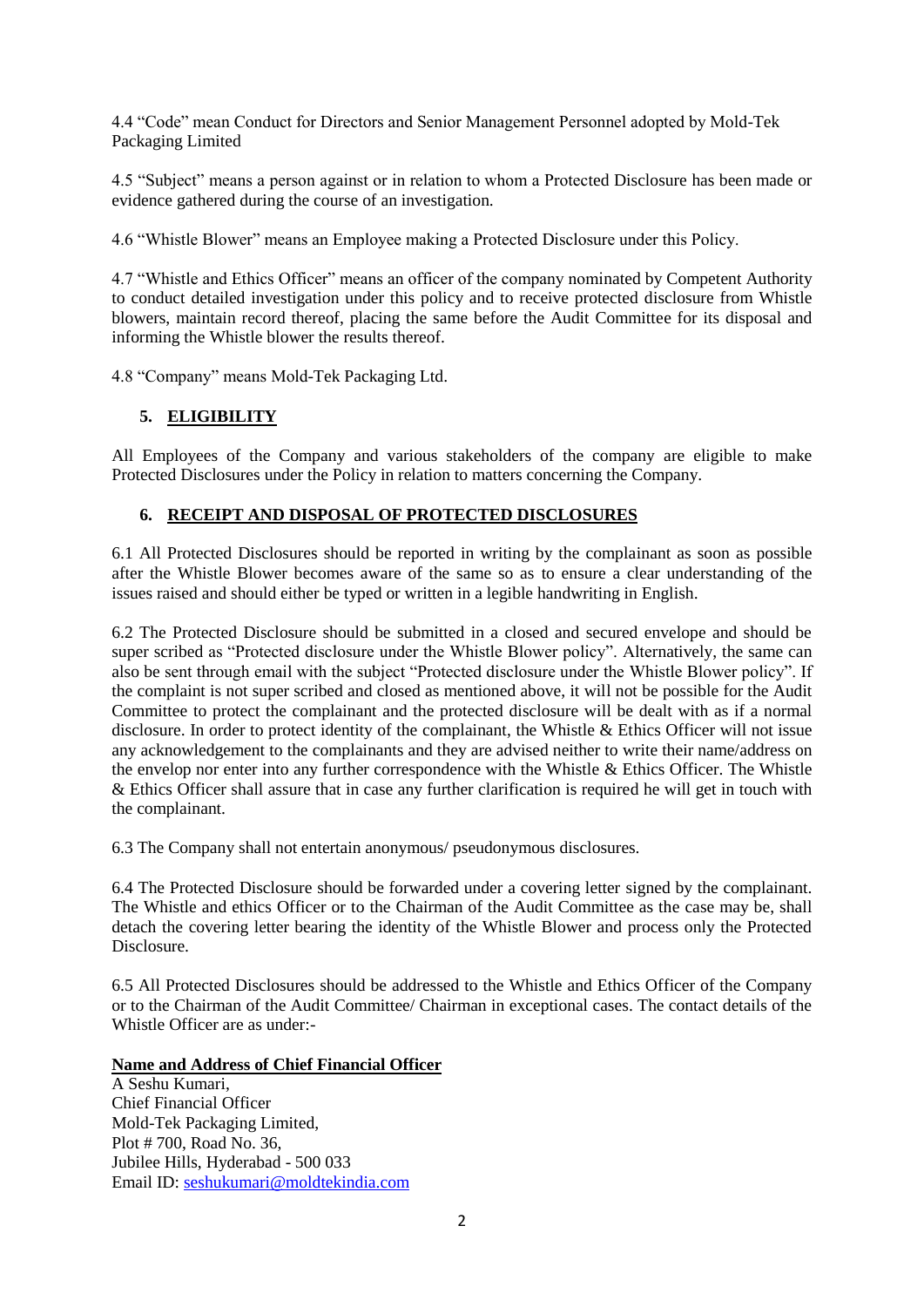6.6 Protected Disclosure against the Whistle Officer should be addressed to the Chairman of the Company and the Protected Disclosure against the Chairman of the Company should be addressed to the Chairman of the Audit Committee.

#### **Name and Address of Chairman of Audit Committee**

Eswara Rao Immaneni, Chairman of Audit Committee Mold-Tek Packaging Limited, Plot # 700, Road No. 36, Jubilee Hills, Hyderabad - 500 033 E-Mail ID: [ier\\_ca@outlook.com](mailto:ier_ca@outlook.com)

# **Name and Address of Chairman of the Company:**

J Lakshmana Rao, Chairman and Managing Director Mold-Tek Packaging Limited, Plot # 700, Road No. 36, Jubilee Hills, Hyderabad - 500 033 E-Mail ID : [laxman@moldtekindia.com](mailto:laxman@moldtekindia.com)

6.7 On receipt of the protected disclosure the Whistle and Ethics Officer / Chairman/ Chairman of the Audit Committee, as the case may be, shall make a record of the Protected Disclosure and also ascertain from the complainant whether he was the person who made the protected disclosure or not. The record will include:

- Brief facts;
- Whether the same Protected Disclosure was raised previously by anyone, and if so, the outcome thereof;
- Whether the same Protected Disclosure was raised previously on the same subject;
- $\bullet$  Details of actions taken by Whistle Officer / Chairman for processing the complaint
- Findings of the Audit Committee
- $\triangle$  The recommendations of the Audit Committee/ other action(s).

6.8 The Audit Committee, if deems fit, may call for further information or particulars from the complainant.

## **7. INVESTIGATION**

7.1 All Protected Disclosures reported under this Policy will be thoroughly investigated by the Whistle Officers of the Company who will investigate / oversee the investigations under the authorization of the Audit committee. Chairman of AC /Whistle officer may at its discretion consider involving any investigators for the purpose of Investigation.

7.2 The decision to conduct an investigation taken into a Protected Disclosure by itself is not an acceptance of the accusation by the Authority and is to be treated as a neutral fact-finding process because the outcome of the investigation may or may not support accusation.

7.3 The identity of a Subject will be kept confidential to the extent possible given the legitimate needs of the investigation.

7.4 Unless there are compelling reasons not to do so, Subjects will be given reasonable opportunity for hearing their side during the investigation. No allegation of wrongdoing against a Subject shall be considered as maintainable unless there is good evidence in support of the allegation.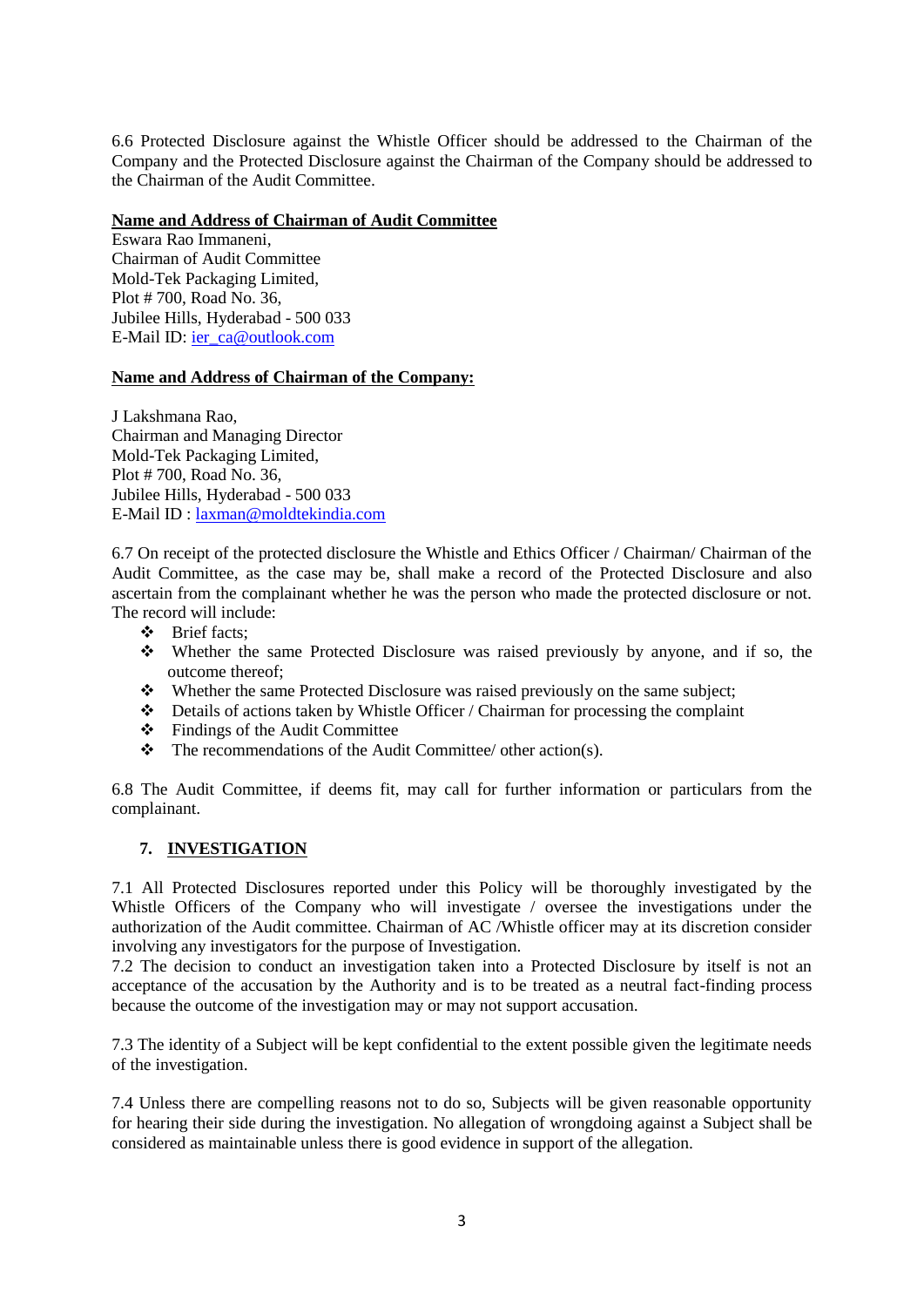7.5 Subjects shall have a duty to co-operate with the Whistle Officer(s) / Audit Committee during investigation to the extent that such co-operation sought does not merely require them to admit guilt.

7.6 Subjects shall have right to access any document/ information for their legitimate need to clarify/defend themselves in the investigation proceedings.

7.7 Subjects shall have a responsibility not to interfere with the investigation. Evidence shall not be withheld, destroyed or tampered with, and witnesses shall not be influenced, coached, threatened or intimidated by the Subjects.

7.8 Subjects have a right to be informed of the outcome of the investigation. If allegations are not sustained, the Subjects shall be consulted as to whether public disclosure of the investigation results would be in the best interest of the Subject and the Company.

7.9 Whistle Officer shall normally complete the investigation within 90 days of the receipt of protected disclosure.

7.10 In case of allegations against subject are substantiated by the Whistle Officer in his report, the Audit Committee shall give an opportunity to Subject to explain his side.

# **8. PROTECTION**

8.1 No unfair treatment will be meted out to a Whistle Blower by virtue of his/ her having reported a Protected Disclosure under this policy. The company, as a policy, condemns any kind of discrimination, harassment, victimization or any other unfair employment practice being adopted against Whistle Blowers. Complete protection will, therefore, be given to Whistle Blowers against any unfair practice like retaliation, threat or intimidation of termination / suspension of service, disciplinary action, transfer, demotion, refusal of promotion or the like including any direct or indirect use of authority to obstruct the Whistle Blower's right to continue to perform his duties / functions including making further Protected Disclosure. The Company will take steps to minimize difficulties, which the Whistle Blower may experience as a result of making the Protected Disclosure. Thus, if the Whistle Blower is required to give evidence in criminal or disciplinary proceedings, the Company will arrange for the Whistle Blower to receive advice about the procedure, etc.

8.2 A Whistle Blower may report any violation of the above clause to the Chairman of the Audit Committee, who shall investigate into the same and recommend suitable action to the management.

8.3 The identity of the Whistle Blower shall be kept confidential to the extent possible and permitted under law.

8.4 Any other Employee assisting in the said investigation shall also be protected to the same extent as the Whistle Blower.

#### **9. SECRECY / CONFIDENTIALITY**

9.1 The complainant, Vigilance and Ethics Officer, Members of Audit Committee, the Subject and everybody involved in the process shall:

a) Maintain confidentiality of all matters under this Policy

b) Discuss only to the extent or with those persons as required under this policy for completing the process of investigations.

c) Not keep the papers unattended anywhere at any time

d) Keep the electronic mails / files under password.